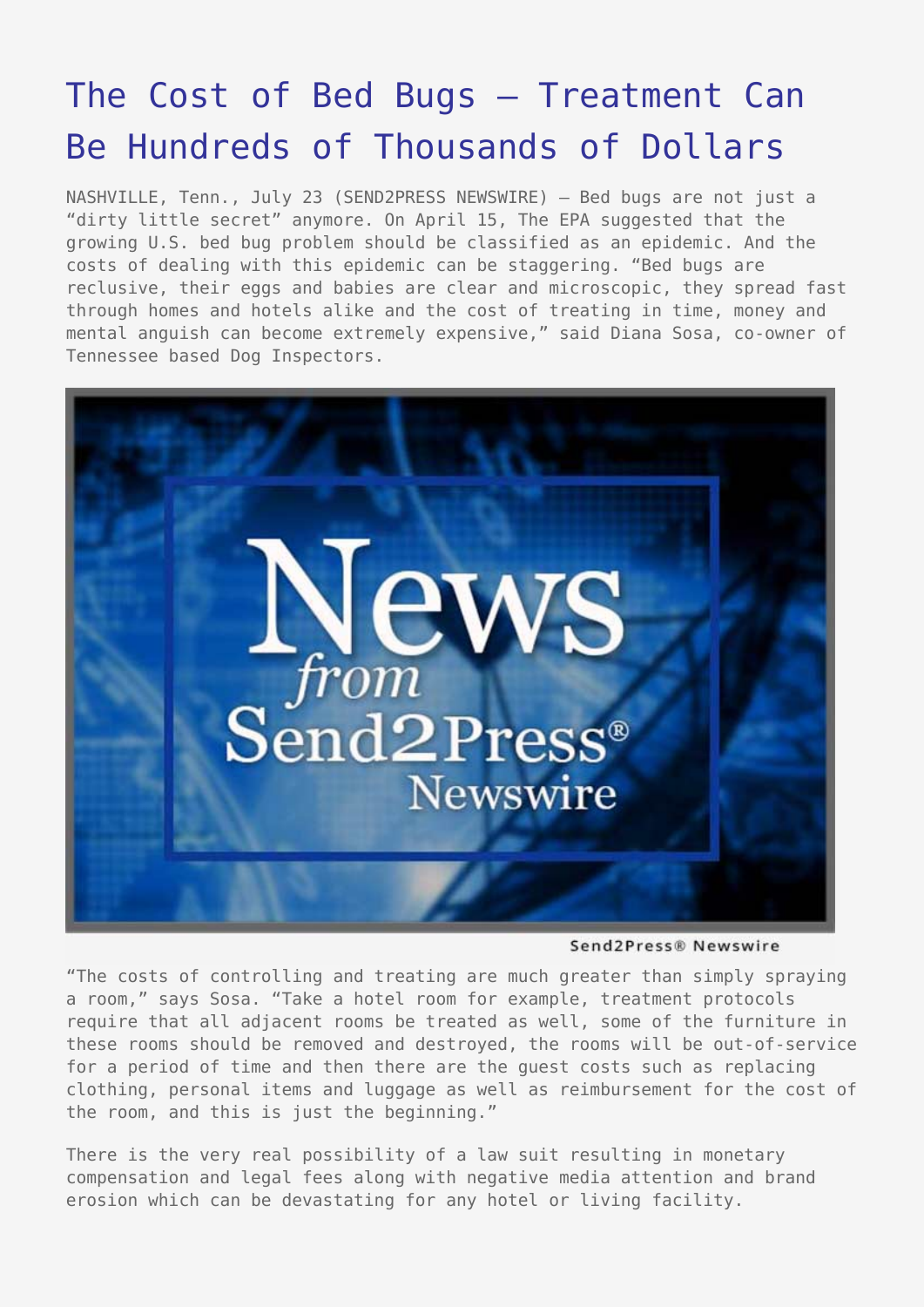Estimates place the cost of a bed bug incident in a single room to be as much as \$6,000 to \$7,000, not including potential litigation or the cost of negative public perception. And these costs rise exponentially if the problem is allowed to spread.

Chuck Nelson, co-owner of Dog Inspectors says, "The key to controlling the costs is to find them early and often. We have experienced a significant increase in the number of bed bug inspections, both residential and commercial, in recent months. Hotels, apartment complexes, retirement homes, furniture rental companies, college dormitories are all vulnerable. This problem is growing and we don't expect it to go away anytime soon."



Send2Press® Newswire

"In the EPA's National Bed Bug Summit Participant Recommendations (April 15, 2009) it was recommended that, "Bed bugs need to be moved to the top of the list…. Preventative and ongoing inspection is necessary to address the problem…." This is the only way to protect against a widespread infestation and its associated costs.

Nelson explains, "Bed bugs are very difficult to detect with the naked eye by even the most skilled and trained inspector, they lay up to 5 eggs per day and can survive as long as a year on one feeding. Making matters worse, there are no currently effective treatments to kill their eggs. So it is easy to see just how quickly a bed bug problem can get out of hand." Another factor which compounds the detection problem is that only 30 percent of the population is allergic to bed bugs which can conceal an existing problem for long periods of time. This delay has resulted in numerous cases in which the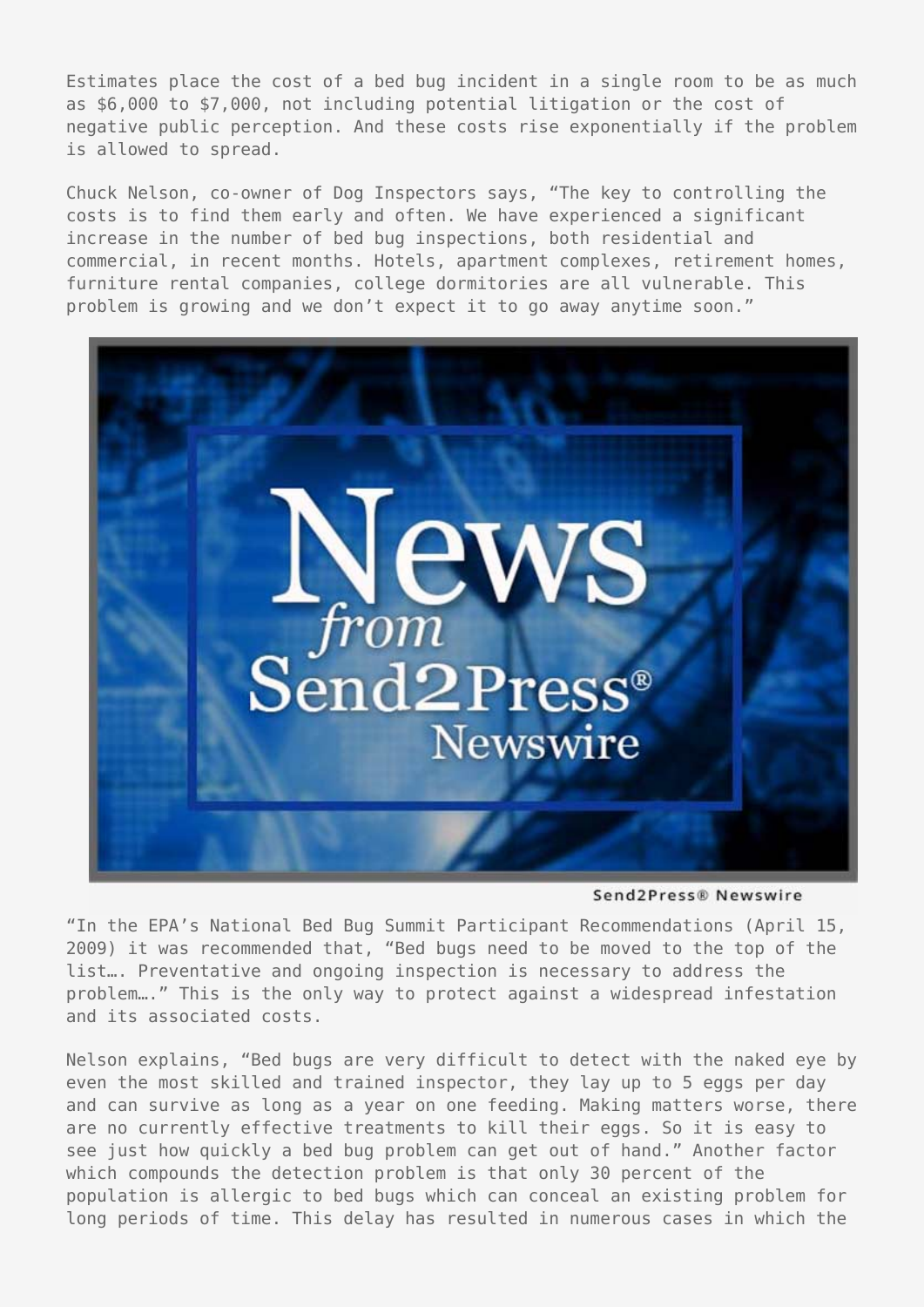costs of treating widespread, full scale infestations has run into the hundreds of thousands of dollars.

Nelson points out, "The EPA recommended that instituting regular and on-going preventative inspections is imperative to find and treat problems early. We also strongly maintain that re-inspections after treatment are vital to determine that no eggs have since hatched and that the bugs have been eradicated."

More than 10 years of research both here and abroad has confirmed that one of the most effective technologies available for bed bug detection is trained and certified dogs. According to Sosa, "…a dog's keen, superior sense of smell enables them to locate bed bugs that are virtually invisible to the naked eye with better than 95 percent accuracy and to do it very quickly. They can even distinguish between live and dead bugs making them an invaluable tool in the fight against this growing epidemic."

Dog Inspectors is the first company in Tennessee to use specially trained and certified dogs to inspect both commercial and residential dwellings for bed bugs. This service is the most accurate, efficient and honest method of finding bed bugs. Dog Inspectors provides detection services only and does not treat infestations. They serve surrounding states throughout the mid-west and southeastern United States.

To learn more about Dog Inspectors, visit: [www.doginspectors.com](http://www.doginspectors.com) or call (615) 771-6842.

To learn more about the EPA's National Bed Bug Summit Participant Recommendations, go to [epa.gov/oppfead1/cb/ppdc/bedbug-summit/partic](http://www.epa.gov/oppfead1/cb/ppdc/bedbug-summit/partic-recom.pdf)[recom.pdf](http://www.epa.gov/oppfead1/cb/ppdc/bedbug-summit/partic-recom.pdf) (PDF).

All referenced product names, and other marks, are trademarks of their respective owners.

News issued by: Dog Inspectors, LLC